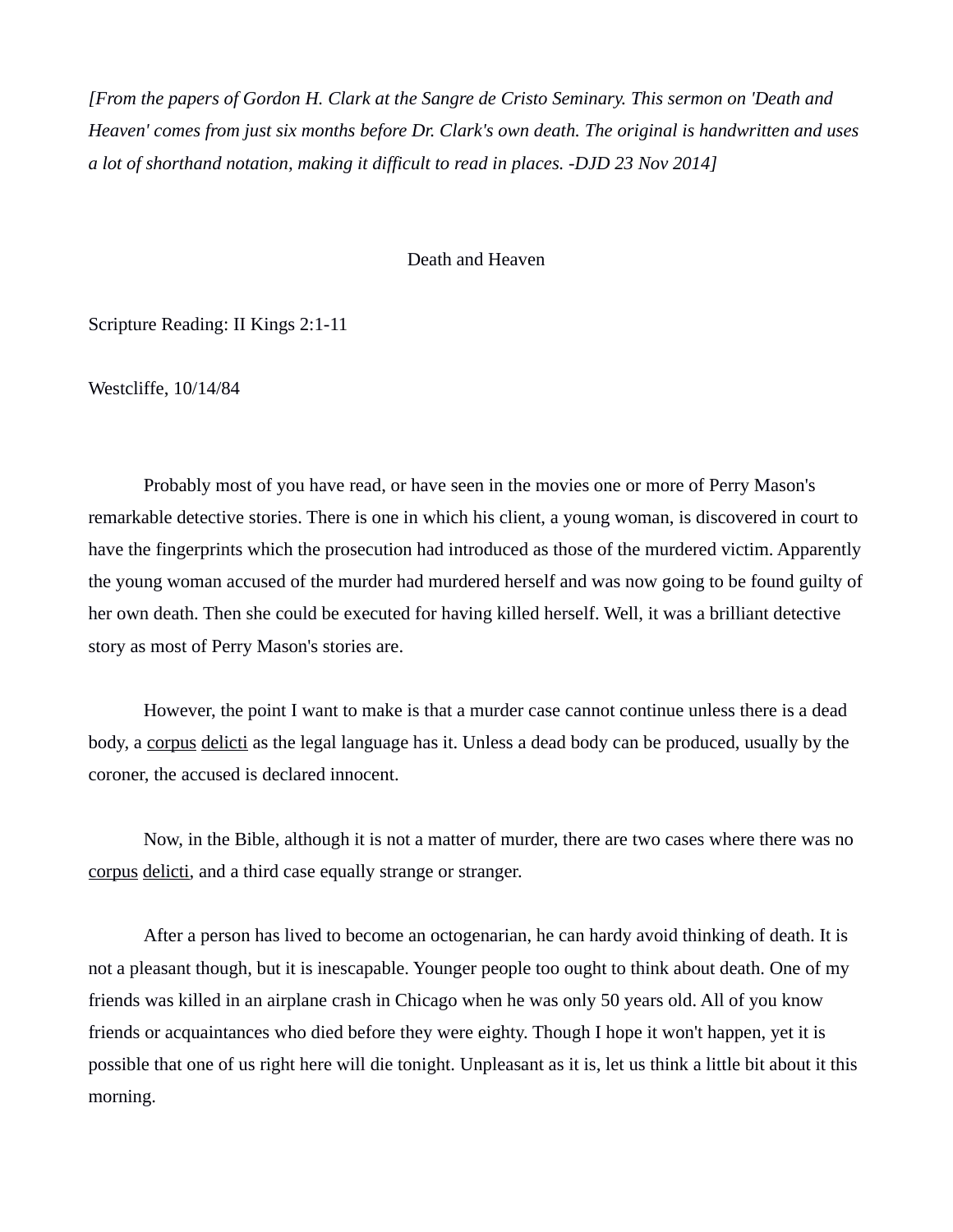In the Bible, as I said a minute ago, there are three cases stranger than any Perry Mason investigated.

The first of these three cases is that of Enoch in Gen. 5:24. The statement is very brief: "And Enoch walked with God, and he was not, because God took him." Apparently he just disappeared and left his friends wondering what had happened to him. We do not know very much about Enoch. The only other place in the Bible where he is mentioned is found in Jude 14: "And Enoch also, the seventh from Adam, prophesied of these [evils to come] saying Behold the Lord cometh with his sainted ten thousands."

There are two incidental remarked that need to be inserted here. First, the Greek text does not say that the Lord is coming with ten thousand of his saints. On the contrary, the word for 10,000 is the noun, and saints is the adjective. Hence the translation in the NAS is correct: The Lord is coming with his sainted or holy ten thousands. I suppose this refers to angels rather than to human beings. Then, a second incidental remark should more clearly identify Enoch. Liberal ministers have often pointed to this verse to prove that the Bible contains errors. Enoch, they say, lived not much more than a century before Christ, and was by no means the seventh from Adam. Therefore Jude made a mistake. Now, there was indeed a man Enoch who lived 100 or 150 B.C. and he wrote a book in which Jude's quotation occurs. But it seems to me that Jude said "the seventh from Adam" for the express purpose of distinguishing the Enoch in Genesis from the Enoch who wrote the book. And further, it seems that the Enoch who wrote the book was reporting as saying that had been current in Jewish circles for a long time.

Let this do for the incidental remarks on the translation of the text and the identities of the authors. We now return to the verse in Gen. 5:24: "Enoch walked with God, and he was not, because God took him." There was no corpus delicti.

The verse in question tells us something very important, while at the same time leaves us in great perplexities. Various modernistic ministers have claimed that the Old Testament gives us no basis for believing in a future life. These modernists are almost right but entirely wrong. Compared with the New Testament the Old Testament says very little about life after death. There is a verse in Job and some hints here and there, but these two passages on Enoch and Elijah are the clearest and most certain.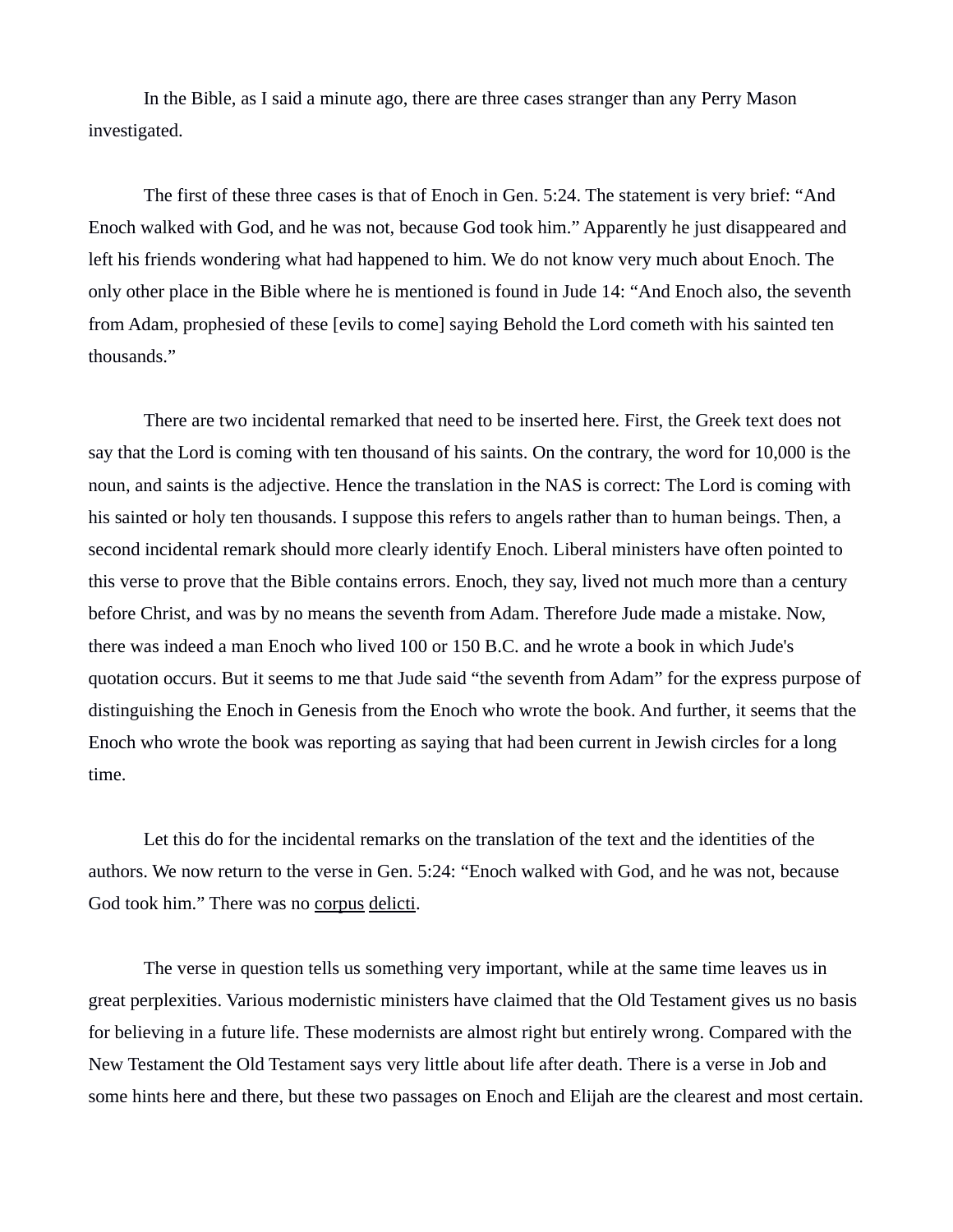One should not be too surprised that the Old Testament says so little about the future life. It says very little about the Trinity. Although there are hints the only passage that is very clear, and it is not very clear at that, is Genesis 18 where three visitors come to Abraham. These visitors come from heaven, and they are three in some verses and just one in other verses. Naturally the Jews could not exhaust the doctrine of the Trinity from this passage. Worse yet, although there are clear prophecies of a Messiah to come, they are so confused that some Jews thought that there would be two messiahs. The Old Testament was preparatory and only the New Testament gives the revelation in full. Nevertheless, God's taking Enoch to be with him is one verse where a future life is clearly indicated.

Even so, while the fact of a future life is revealed well enough, the kind of life is not indicated at all. We may assume, not because of what it says in Genesis, but because of what it says in the New Testament, that the body of Enoch was somehow changed. But how? Did it become pure spirit so that it was no longer a body? If it was still a body, did it eat meals three times a day? Paul later answers that question; and we may well suppose that Enoch found out immediately; but this knowledge was not vouchsafed to Enoch's son Methuselah, nor to his later descendants. If they wondered, we too would like to know. How much did Enoch immediately learn? Did he recognize and converse with Abel whom Cain had killed? Did he ask Adam why he had eaten the forbidden fruit? Questions such as these must interest you, for we hope that one day God will take us also to that world, even if not by a deathless translation. Unfortunately, as it seems to us, these few verses do not assuage or allay our curiosity.

We must therefore examine a second example, not of a deathless assumption, but of a missing body. This is the case of Moses, as recorded in Deut. 34:5,6. "So Moses, the servant of the Lord, died there in the land of Moab, according to the word of the Lord, and he buried him in the land of Moab .. but no man knoweth of his sepulcher unto this day."

There is nothing very peculiar about the remark about Moses' death except the fact that God buried him. It is very much like the death of any other very old man. And if the verses on Enoch give distress by little information about life after death, the account of Moses' death is no better.

Now indeed, the New Testament reveals much more information about Moses. But before advancing to the New Testament one other peculiar death in the Old Testament needs to be mentioned. To return to Perry Mason, Enoch left no corpus delicti, Moses' body was buried but no one could find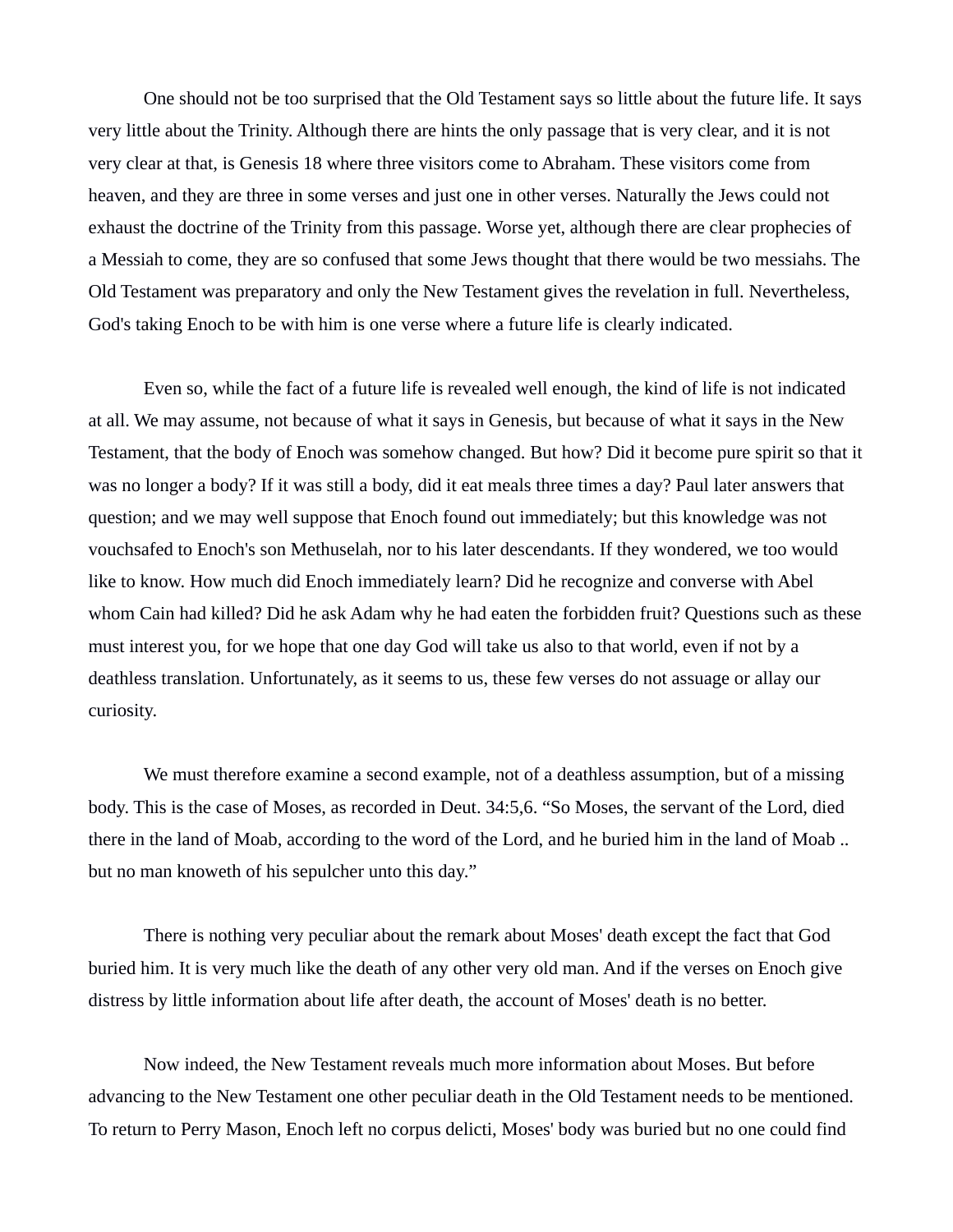it; now this third event was even more peculiar than Enoch's translation.

This third peculiar disappearance, as you may guess in the Scripture read, is the assumption of Elijah. "Behold, there appeared a chariot of fire and horses of fire … and Elijah went up in a whirlwind to heaven."

No doubt a minister could preach many sermons on Elijah. His most spectacular exploit, though it was really God's and not Elijah's – at any rate the spectacular exploit in which Elijah took part was the great test between Jehovah and Baal on Mount Carmel. It was a crucial point in the history of Israel. The worship of Baal, enforced by the King and Queen, had almost stamped out the worship of Jehovah. Elijah thought that he was the only one left who worshipped God. The Lord told him that there were still 7000 who had not bowed the knee to Baal. Even so, 7000 was a small percentage of the population. Then after a long drought and a sever famine "The Lord came to Elijah in the third years, saying "Go, show thyself unto Ahab and I will send rain upon the earth." However, before the rain came Elijah confronted the 450 priests of Baal and challenged them to call upon Baal to send fire from heaven and consume the offering on the altar. Baal did not answer. Then toward the end of the day, at the usual hour of sacrifice, Elijah prayed, "Lord God of Abraham … hear me, that this people may know that thou art the Lord God. … Then the fire of the Lord fell and consume the sacrifice and licked up the 12 barrels of water, ad the people said, The Lord, He is God!" Later, as mentioned a moment ago, a chariot of fire and horses appeared and Elijah went up by a whirlwind into heaven.

These two events do not tell us anything about the life after; but the fiery chariots tell us clearly that there indeed is a life after death.

Elijah and Moses were the two greatest of the OT prophets. No doubt because they were the greatest, it was they who appeared with Christ on the Mount of Transfiguration, where their appearance tells us a great deal more about life after death, for here heaven is opened before our very eyes.

The Gospel accounts of Christ's transfiguration are found in Mt. 17:1-6, Mark 9:2, and Luke 9:28. These passages describe something very wonderful. However, it is not precisely the transfiguration of Christ with which the sermon is particularly concerned, wonderful as it is. Rather it is Moses' and Elijah's participation in the event that now interests us. This participation was chiefly ?? ????? ??? Christ ???? the crucifixion which was soon to occur.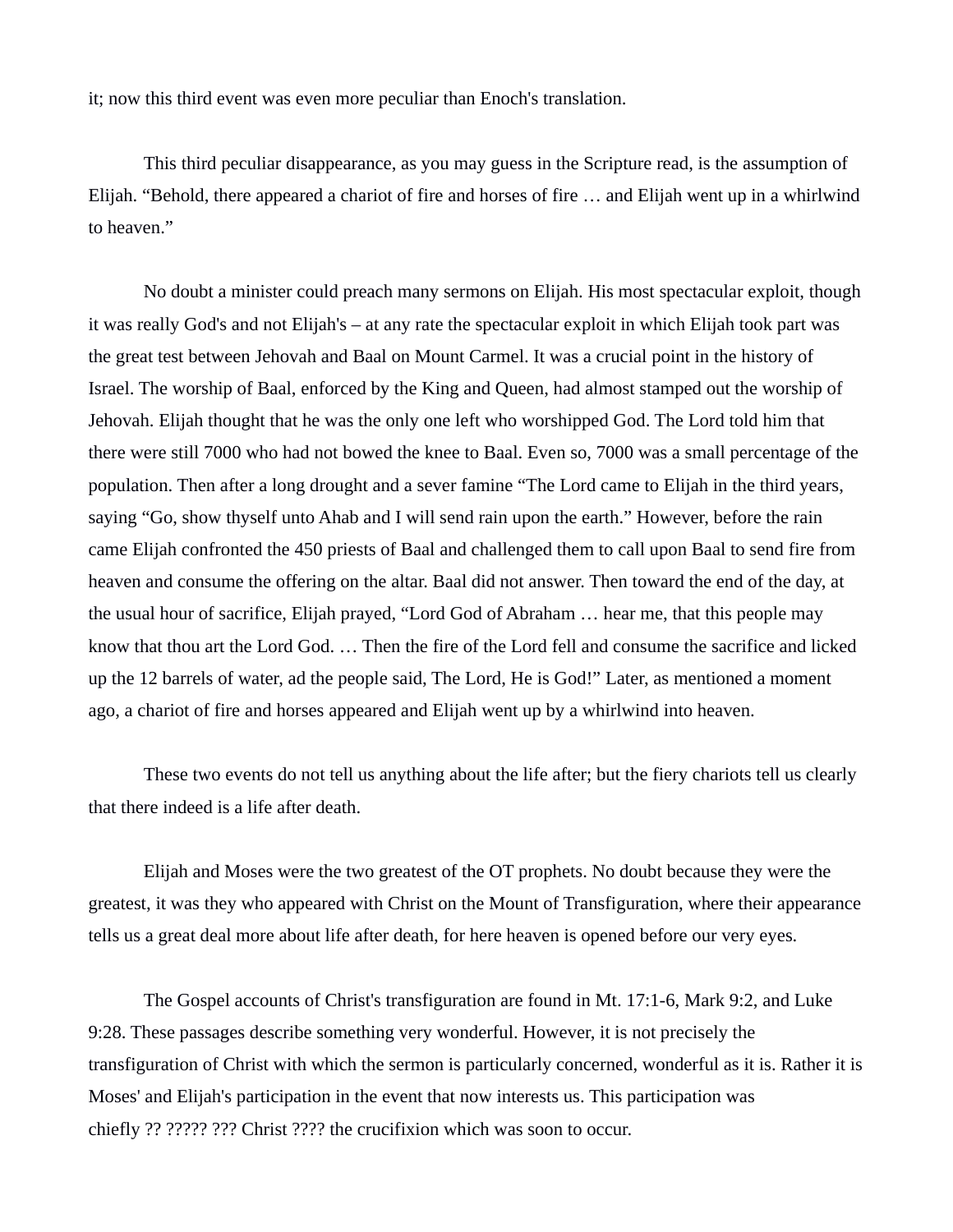This N.T. account gives use more information concerning life after death than the extremely brief OT verses on Enoch and Moses. No one witnessed Moses' death; no one ever saw his dead body; no one ever found his grave. But the New Testament describes him talking with the refulgent Lord of Glory.

Now, first of all, this corroborates and extends the less explicit Old Testament indications of a future life. The Old Testament does not say much more than that there is a life after death. But the New Testament goes much further than this basic truth. Here in the New Testament Moses is not only alive, he is awake and can talk with Christ. This fact is worth some emphasis because several semi-Christian sects hold that when a person dies, the soul sleeps until the resurrection. Moses did not sleep. He was wide awake, and he consciously discussed the coming crucifixion. Therefore we too, upon our death, may be sure of being able to talk with Christ. There, that is something worth doing then, and worth knowing now.

This New Testament incident not only gives us information about our future state in heaven, but it also tells us something about ourselves as we are now. First of all it teaches that a person before death and also after death is the same person. This may sound trivial; but just think of the confusion if it were not so. If it were not so, we, we ourselves, would never get to heaven. The man who defeated the prophets of Baal must himself be in heave, or else Elijah was never taken to heave. Well, that is rather obvious, is it not? No doubt death and heaven change use in certain respects, but we must remain the same person.

This very Scriptural and perfectly logical point must in these days be used in opposing non-Christian ideas. At the present time many or most secularists hold to the theory of behaviorism. They say that man has no soul at all. In many or even most American universities the students are taught behaviorism in the sociology, psychology, and philosophy departments. In Detroit a nurse told me that the city required all nurses and all policemen to take a course in behaviorism. Man is suppose to have no soul at all. Life is merely the functioning of the bodily organs. The brain does the thinking just as the stomach does the digesting. At death the organs stop functioning and the person is no more. Against the secular paganism, with its attendant homosexuality and wide-spread murder of infants, we Christians take a decided stand. Somehow we must prevent the courts and bureaucracies of the land to suppress Christianity.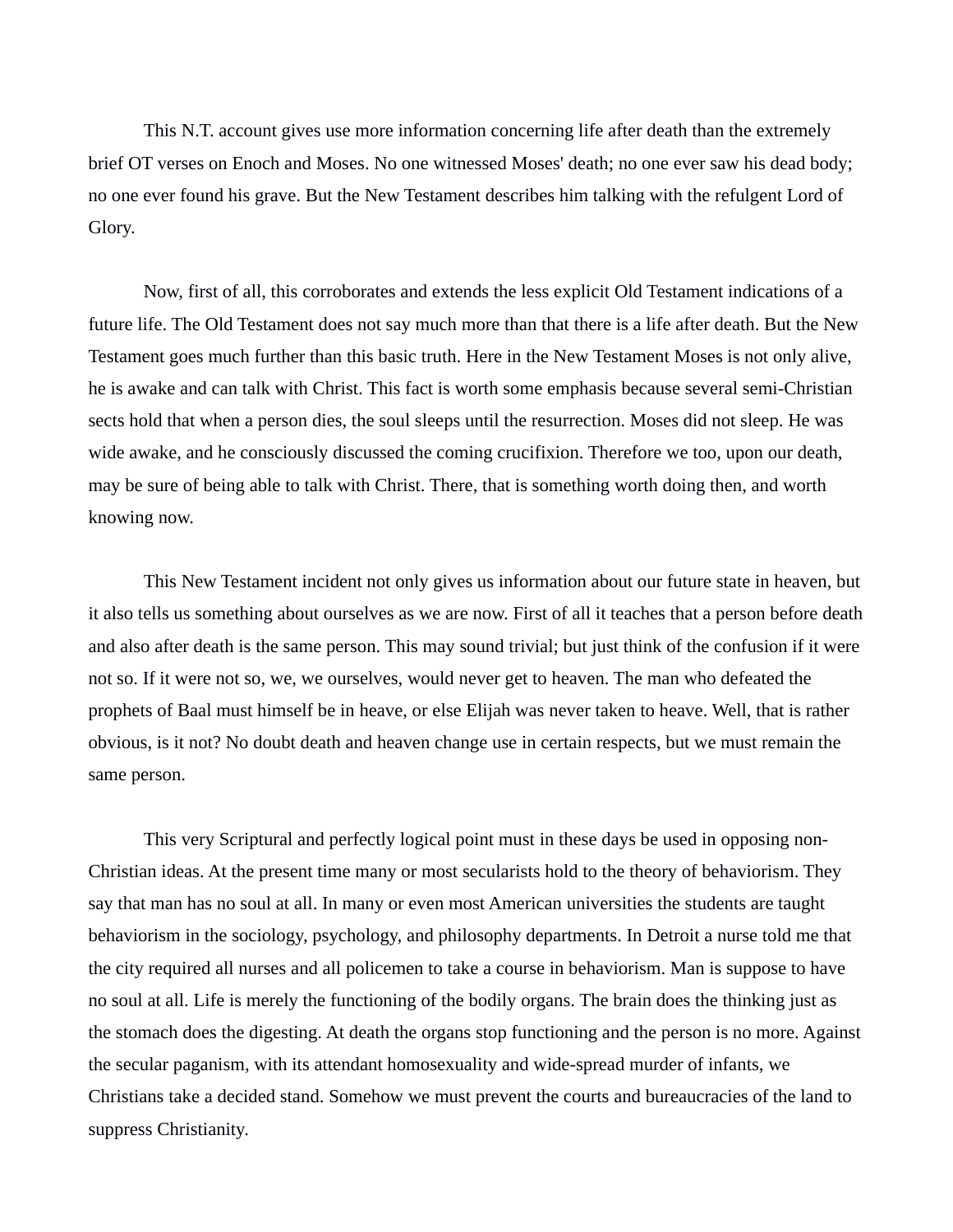There are also Christians, who, though thoroughly opposed to secularism, entertain an inadequate view on the Nature of man. Of course the error is nowhere so serious as that of secularism, but it is not quite Biblical either. These people say that man is precisely the combination of body and soul: never the body alone, nor soul alone, but the combination. This is very plausible, for the Bible certainly speaks of such a combination; but, nonetheless, defining man as the combination is not quite the accurate truth. Man himself is not the combination of soul and body. This is quite clear with the account of the transfiguration. Moses was there, the real Moses, the same person who had led the Israelites out of Egypt. Moses himself was there, his body had disintegrated in Moab centuries earlier. If man is the combination of body and soul, then Moses, the real person, should not have appeared at the Transfiguration. A person is therefore the soul, and not the combination.

If this seems a little strange to anyone, he should note that Paul says the same thing, and says it much more plainly than the Gospels do. In II Cor. 12:1-4 Paul describes an experience he once had. He was caught up into paradise, but he could not tell whether he was in the body or out of the body. At the very least this shows that it is possible to be caught up paradise apart from one's body, and if it I possible, then man himself is not the body. He himself can go somewhere and leave the body behind.

In the same epistle, II Cor. 5:1-4, Paul describes the body as a tabernacle in which he dwells. He also speaks of the body as clothing which a person wears. Obviously the clothing is not the man himself. A few more verses below (5:8) Paul says that he is willing to be absent from the body and present with the Lord. But if Paul can be absent from the body, Paul is not his body.

Similarly Peter in his second epistle, 1:13 speaks of being in a tabernacle, a tabernacle which he shall soon move out of. Since Peter himself must put off this tabernacle, he himself can not be it.

At this point some people in the congregation may be asking what is the use of going into all this? Shouldn't sermons be practical and tell us what to do? What difference does it make in our lives whether we are simply a soul or a soul plus a body? Preaching should be limited to believe that the Lord commands don't covet your neighbor's wife.

Now, there are several reasons why this is the wrong attitude. Admittedly distinguishing between body and soul is not the very most important thing a Christian should do, nonetheless there are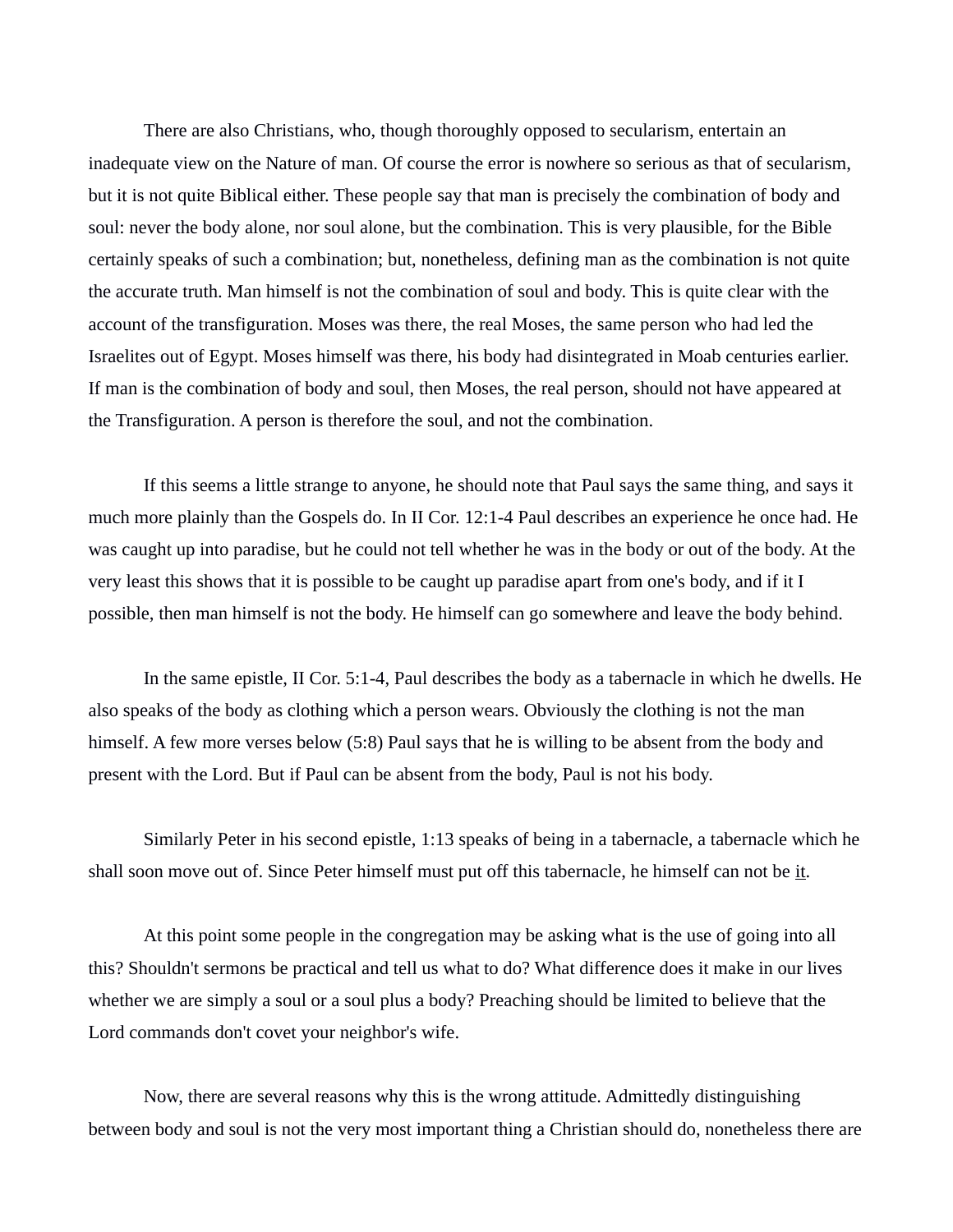reasons why it should not be ignored.

First of all, the Bible gives us information about the nature of man, and if God thought it best to give us this revelation, we are obligated to pay attention to what God says. The apostle Paul says that all Scripture is inspired of God and is profitable for instruction in righteousness. Hence we should study it all. We can't study it all at once, and as just said, some parts are more important than others, but it is all true, it is all God's word, and all of it should be studied.

Then, second, since we all face death, we ought to be interested in what comes afterward. The theory of soul sleep may not be altogether repulsive since it does not threaten us with pain; but the idea of being immediately taken up into glory is more more comforting. And that is what the Bible teaches.

Then, third, the nature of man and his state between death and the resurrection is not so impractical and unimportant as one might suppose. To show further the scriptural teaching on the subj. one should consider not only the translation of Enoch, not only the secret death of Moses, not only Elijah's being taken by the fiery chariots of the Lord, but indeed two other deaths.

The first of this is the death of Christ. Now, so far as the death itself is concerned, it was an ordinary, painful, brutal, Roman execution. Two thieves were crucified with him. Before the three men died, one of the thieves said to Christ, "Lord, remember me when thou comest into they kingdom." And Christ replied, "Today thou shalt be with me in Paradise." Now let us ask ourselves, where were Christ and the thief that Friday night? Their bodes were in their graves, but they themselves were in heaven. Someday our bodies will be in a grave, but I hope all of us will be in heaven.

This material is important and should interest us. The Roman Catholics have a doctrine of purgatory. They believe that after death we do not go immediately to heaven but must suffer for our sins in purgatory.

Sing a hymn: Jesus paid it all All to him I owe. Sin had left a crimson stain He washed it white as snow.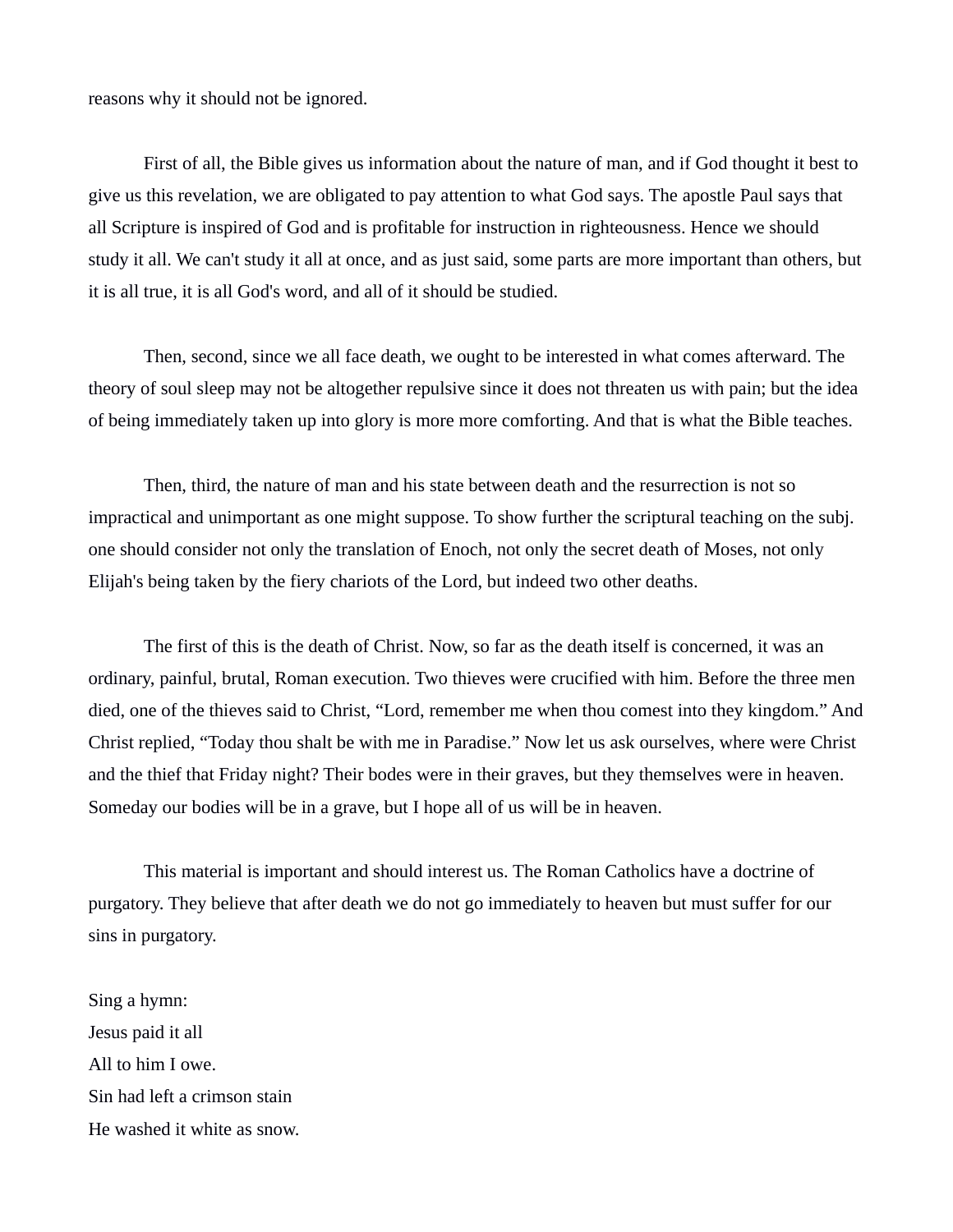If the Catholics were to sing that hymn they would have to say, Christ has paid in part Thanks to him I say. Sin has left a bluish stain He washed it somewhat gray.

Romanism does not believe that Christ has paid it all. We ourselves must pay somewhat in purgatory. Now, the Romanists may believe in Enoch and Elijah, and some exceptionally devout saints may escape purgatory, but the thief on the cross was a vicious criminal. He admitted that his punishment on the cross was just. Surely he would have to spend centuries in purgatory for this life of crime. But Christ told him, today thou shall be with me in paradise.

All this is important, because it not only protects us from worry about purgatory, but it also shows us how one idea in the Bible connects with other ideas in the Bible. Scripture is not a disjointed list of true statements. They all fit together, and as a person reads or studies one chapter, he should try to think how it dovetails into another chapter.

But this is one further thing that must be said. This emphasis on the soul rather than on the body can be misunderstood, and many devout Jews in the Old Testament misunderstood it. The reason was that Moses did not have God's full revelation concerning bodies. There were few Jews who had come to believe in the resurrection of the body. Mary and Martha knew that the dead would be resurrected at the last last day. But most Jews did not believe in a resurrection or were very much puzzled. Even Mary and Martha did not believe in a resurrection before the last day. Imagine the surprise and bewilderment of the women when Mary saw the empty grave and soon after saw the risen Christ. How Mary must have been amazed. I can sympathize with Thomas when he said, Unless I can put my hands in his side, I will not believe. We call him doubting Thomas. If anyone had a right to doubt, it was Thomas. Nothing so stupendous had ever happened before. True Elisha had brought a dead boy back to life, and Jesus had raised Lazarus. But these two looked the same, went about their affairs, and died again. But the risen Christ had changed. He no longer looked the same. The disciples on the road to Emmaus did not recognize him. Yet it was really Jesus in the flesh.